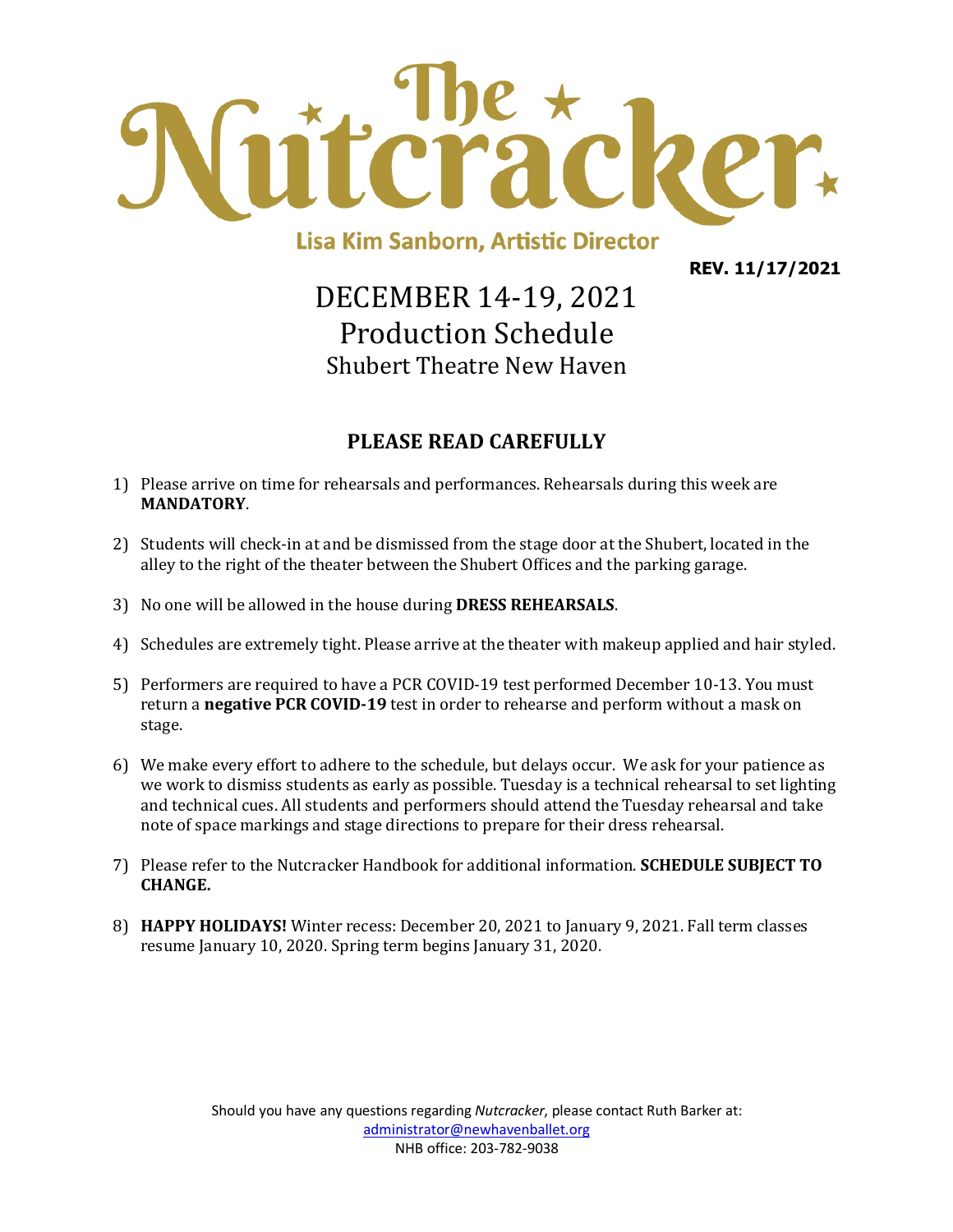

#### **TUESDAY, DECEMBER 14, 2021**

#### **\*Mandatory Technical/Dress Rehearsal: Shubert Theatre**

| <b>Role</b>               | Cast | Call<br><b>Time</b> | <b>Rehearsal</b><br><b>Ends</b> |
|---------------------------|------|---------------------|---------------------------------|
| Clara & Nut. Prince       | All  | 3:45                | 7:40                            |
| Drosselmeyer/Wolf         | All  | 3:45                | 7:40                            |
| <b>Fairies</b>            | All  | 6:00                | 7:30                            |
| <b>Full Party Scene</b>   |      |                     |                                 |
|                           | All  | 3:45                | 7:00                            |
| Full Snow (No King)       | All  | 5:00                | 7:00                            |
| <b>Dream/Battle Scene</b> | All  | 4:45                | 7:00                            |
| <b>Hot Chocolate</b>      | All  | 6:15                | 7:55                            |
| Trepak                    | All  | 6:15                | 8:05                            |
| Marzipan                  | All  | 6:15                | 7:40                            |
| Tea                       | All  | 6:15                | 8:00                            |
| Coffee                    | All  | 6:15                | 7:50                            |
| <b>Waltz of Flowers</b>   | All  | 6:15                | 8:30                            |

\*ALL CASTS are required to attend the technical/dress rehearsal. Dancers are expected to show up on time wearing their NHB class dress code. Both casts will run.

\*We make every effort to adhere to the schedule. Level 6-8 dancers perform their own self warm-up. Please do not use audience seating as makeshift barres.

\*Performers MUST return a negative PCR COVID-19 test performed December 10-12 in order to rehearse or perform without a mask on stage.

\*No Snow Pas de Deux. No Sugar Plum Fairy or Cavalier. No films.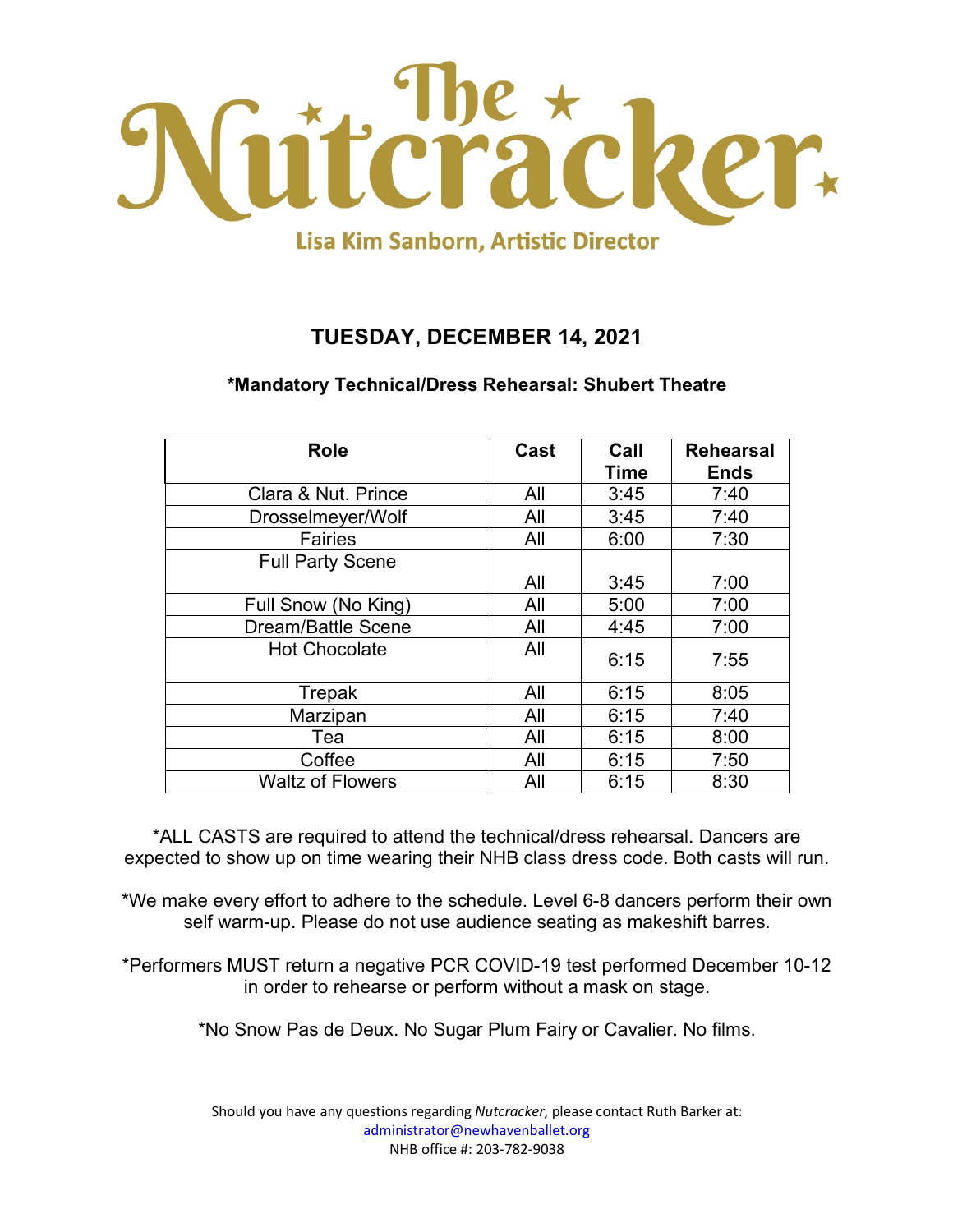

## **WEDNESDAY, DECEMBER 15, 2021**

### **SHUBERT THEATRE**

FRIDAY/SUNDAY CAST: FULL DRESS REHEARSAL **Arrive with makeup/hair done**

- 3:45 Call Time: Level 6-8 Students (**Arrive with full makeup/hair**)
- 4:00-4:45 Warm up class Level 6-8 on stage
- 5:00-6:15 FRIDAY/SUNDAY ACT I FULL DRESS REHEARSAL
- 6:30-8:00 FRIDAY/SUNDAY ACT II FULL DRESS REHEARSAL
	- (No Sugar Plum Fairy/Cavalier)

| <b>FRIDAY/SUNDAY CAST: ACT I DRESS REHEARSAL</b>  |             |                     |                  |
|---------------------------------------------------|-------------|---------------------|------------------|
| <b>Scene</b>                                      | Cast        | Call<br><b>Time</b> | <b>Dismissal</b> |
| <b>Party Scene</b>                                | Fri/Sun All | 4:15                | 6:00             |
| Dream/Battle                                      | Fri/Sun All | 4:30                | 6:00             |
| <b>Snow FULL</b>                                  | Fri/Sun All | 3:45                | 6:00             |
| Clara, Nut. Prince & Drosselmeyer/Wolf            | Fri/Sun All | 4:15                | 8:00             |
| <b>FRIDAY/SUNDAY CAST: ACT II DRESS REHEARSAL</b> |             |                     |                  |
| <b>Scene</b>                                      | Cast        | Call<br><b>Time</b> | <b>Dismissal</b> |
| Act II: Levels 6, 7 & 8                           | Fri/Sun All | 3:45                | 8:00             |
| Act II: Level 5                                   | Fri/Sun All | 6:00                | 8:00             |

\*This is a full dress rehearsal. We will run through the entire show, including costumes and hair.

\*We make every effort to adhere to the schedule.

\*Performers MUST return a negative PCR COVID-19 test performed December 10-12 in order to rehearse or perform without a mask on stage.

\*No Sugar Plum Fairy or Cavalier.

Should you have any questions regarding *Nutcracker*, please contact Ruth Barker at: administrator@newhavenballet.org NHB office #: 203-782-9038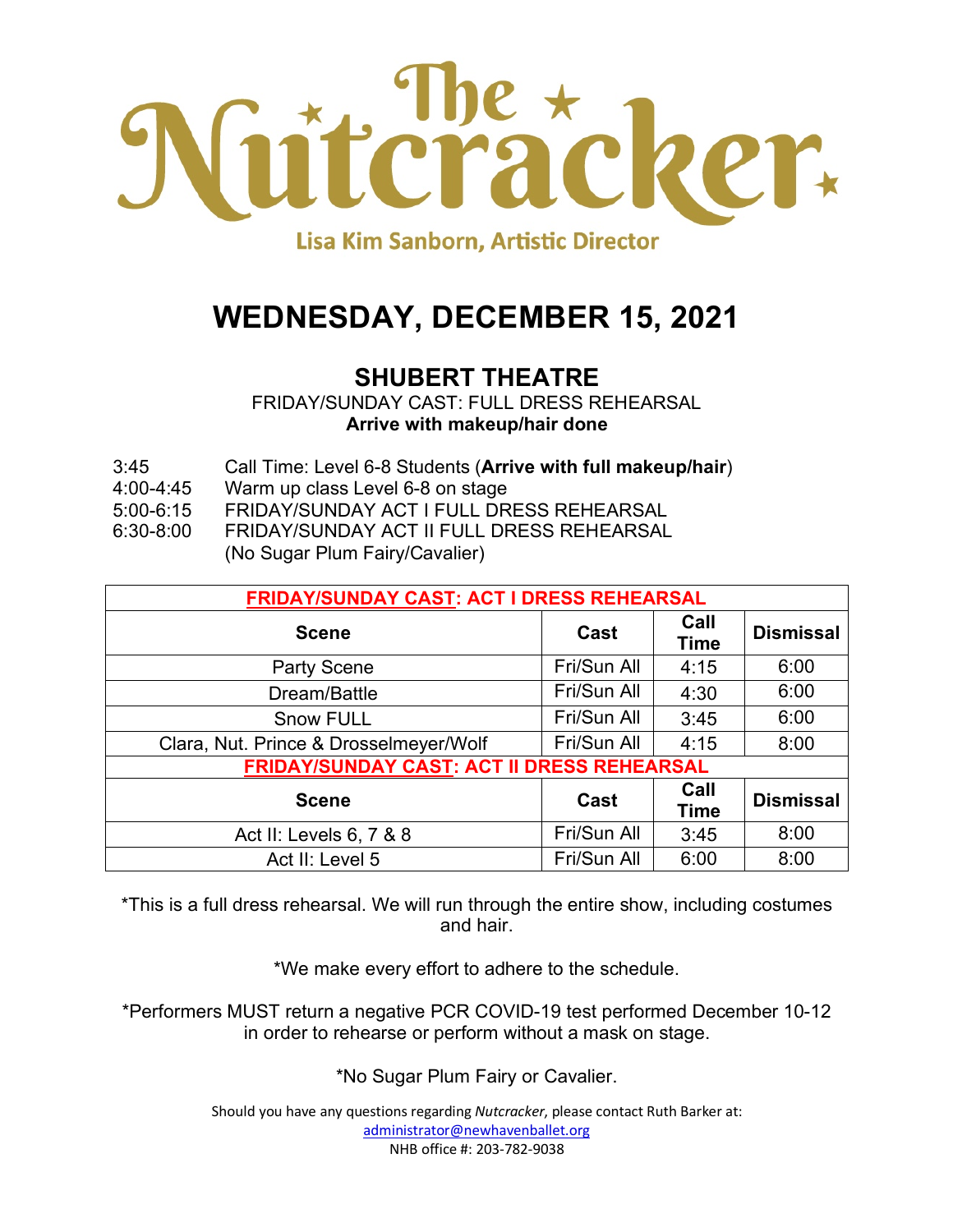

## **THURSDAY, DECEMBER 16, 2021**

### **SHUBERT THEATRE**

SATUDAY CAST: FULL DRESS REHEARSAL **Arrive with makeup/hair done**

- 3:45 Call Time: Level 6-8 Students (**Arrive with full makeup/hair**)
- 4:00-4:45 Warm up class Level 6-8 on stage
- 5:00-6:00 SATURDAY Act I DRESS REHEARSAL
- 6:15-8:00 SATURDAY Act II DRES REHEARSAL

| <b>SATURDAY CAST: ACT I DRESS REHEARSAL</b>     |          |                     |                  |
|-------------------------------------------------|----------|---------------------|------------------|
| <b>Scene</b>                                    | Cast     | Call<br><b>Time</b> | <b>Dismissal</b> |
| <b>Party Scene</b>                              | Sat. All | 4:15                | 6:00             |
| Dream/Battle                                    | Sat. All | 4:30                | 6:00             |
| <b>Snow FULL</b>                                | Sat. All | 3:45                | 6:00             |
| Clara, Nut. Prince & Drosselmeyer/Wolf          | Sat. All | 4:15                | 8:00             |
| <b>SATURDAY CAST: ACT II DRESS REHEARSAL</b>    |          |                     |                  |
| <b>Scene</b>                                    | Cast     | Call<br><b>Time</b> | <b>Dismissal</b> |
| Act II: Levels 6, 7 & 8                         | Sat. All | 3:45                | 8:00             |
| Act II: Level 5 + Fri./Sun. Clara & Nut. Prince | Sat. All | 6:00                | 8:00             |

\*This is a full dress rehearsal. We will run through the entire show, including costumes and hair.

\*We make every effort to adhere to the schedule.

\*Performers MUST return a negative PCR COVID-19 test performed December 10-12 in order to rehearse or perform without a mask on stage.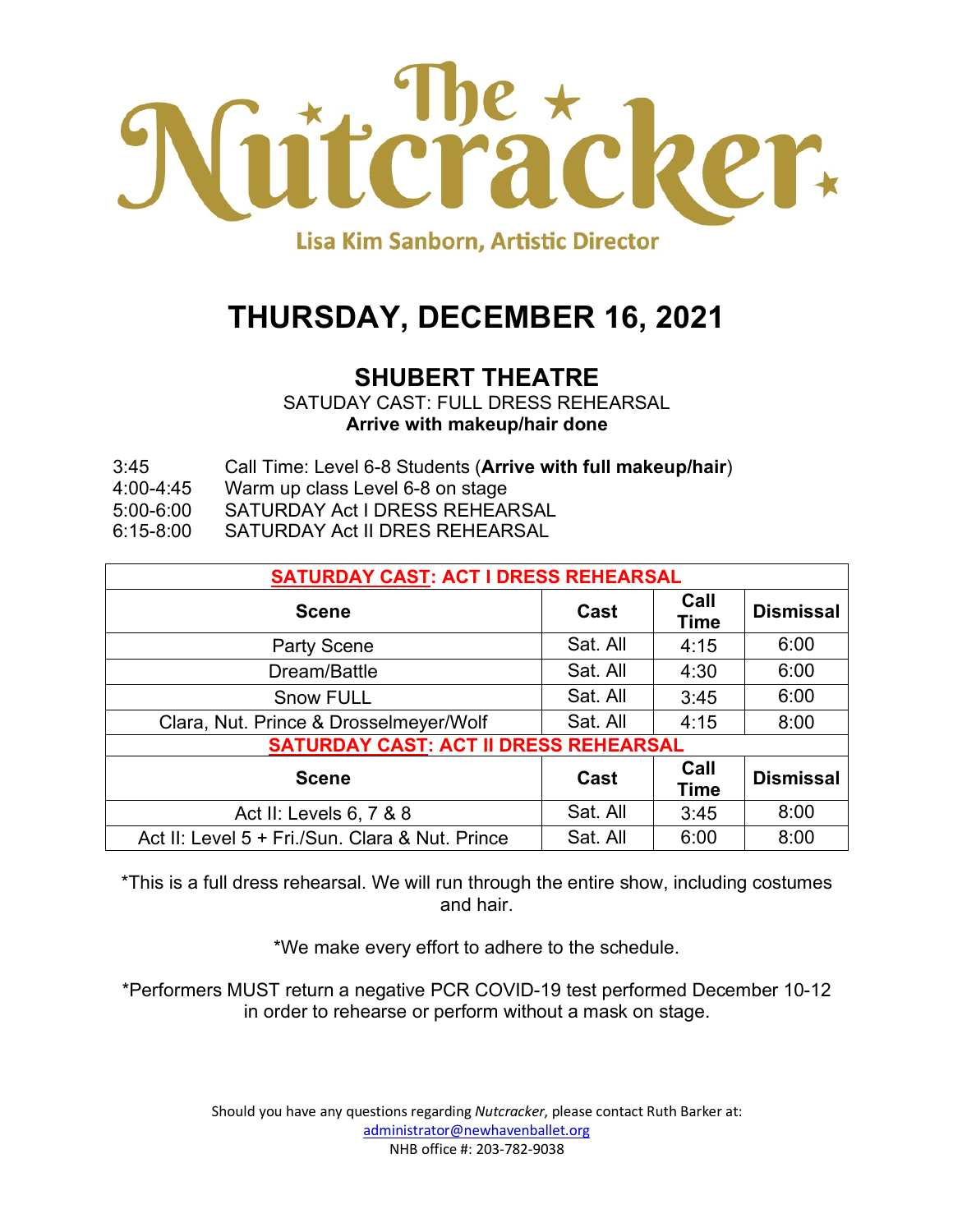

# FRIDAY, DECEMBER 17, 2021

## Performance 7:00 PM Shubert Theatre

5:00 pm Call Time: Level 6-8 5:15-6:00 pm Warm-up Level 6-8 class on stage 7:00-8:45 pm Performance

| <b>Role</b>         | Cast    | <b>Call Time</b> | <b>Dismissal</b>                                              |
|---------------------|---------|------------------|---------------------------------------------------------------|
| Level 6-8           | Fri/Sun | 5:00             | Intermission if only<br>performing Act 1<br>(~7:45); or, 8:45 |
| Clara & Nut. Prince | Fri/Sun | 6:00             | 8:45                                                          |
| Drosselmeyer/Wolf   | Fri/Sun | 6:00             | 8:45                                                          |
| Party Scene         | Fri/Sun | 6:00             | Intermission<br>(~7:45)                                       |
| Dream/Battle        | Fri/Sun | 6:30             | Intermission<br>(~7:45)                                       |
| Snow                | Fri/Sun | 6:30             | Intermission<br>(~7:45)                                       |
| Act II: Level 5     | Fri/Sun | 6:45             | 8:45                                                          |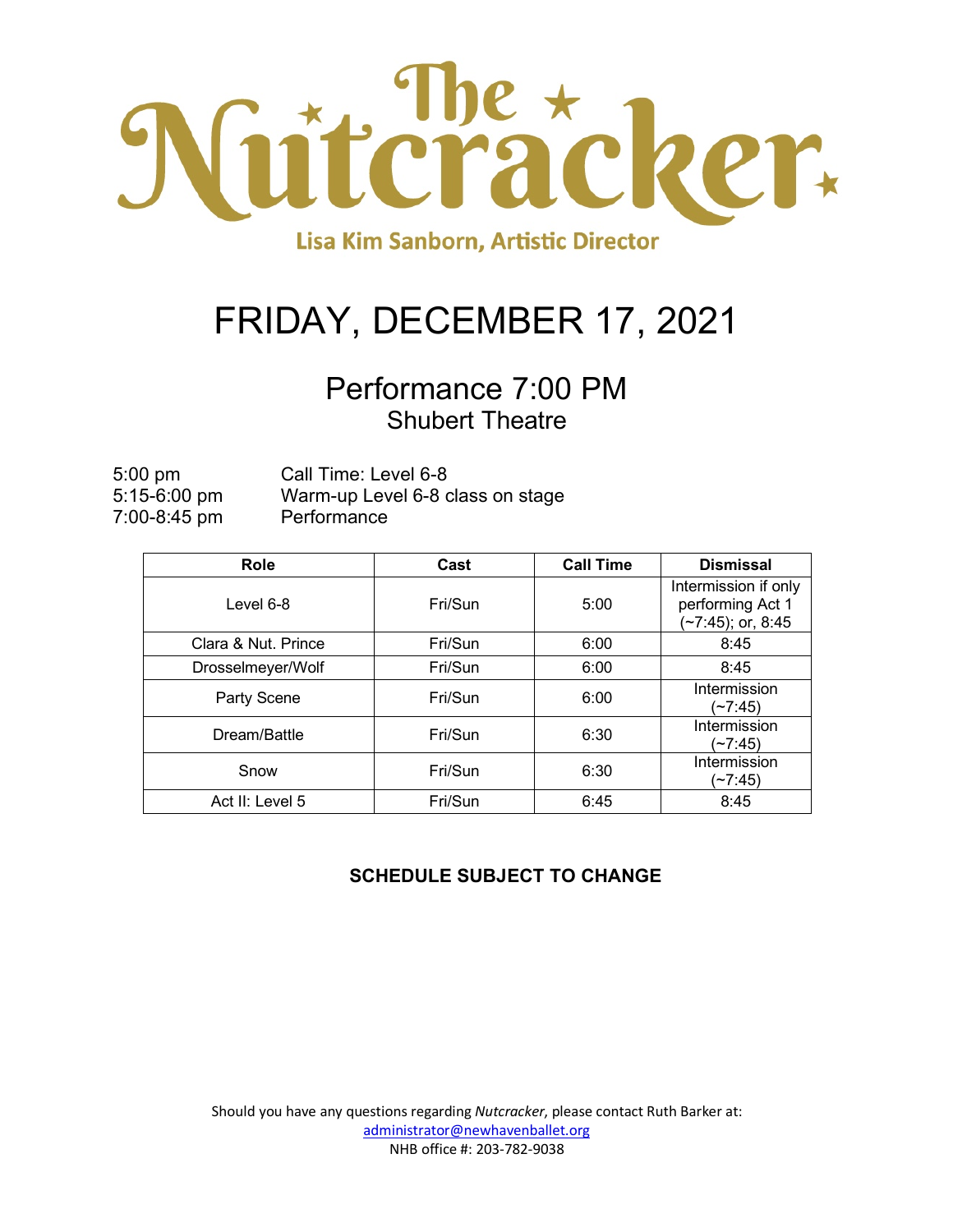

# SATURDAY, DECEMBER 18, 2021

### Performance 1:00 PM Shubert Theatre

11:00 am Call Time: Level 6-8 11:15 am-12:00 pm Warm-up Level 6-8 class on stage 1:00-2:45 pm Performance

| <b>Role</b>         | Cast    | <b>Call Time</b> | <b>Dismissal</b>                                                 |
|---------------------|---------|------------------|------------------------------------------------------------------|
| Level $6-8$         | Sat/Sat | 11:00            | Intermission if only<br>performing Act 1<br>$(-1:45)$ ; or, 2:45 |
| Clara & Nut. Prince | Sat/Sat | 12:00            | 2:45                                                             |
| Drosselmeyer/Wolf   | Sat/Sat | 12:00            | 2:45                                                             |
| <b>Party Scene</b>  | Sat/Sat | 12:00            | Intermission<br>(~1:45)                                          |
| Dream/Battle        | Sat/Sat | 12:30            | Intermission<br>(~1:45)                                          |
| Snow                | Sat/Sat | 12:30            | Intermission<br>(~1:45)                                          |
| Act II: Level 5     | Sat/Sat | 12:45            | 2:45                                                             |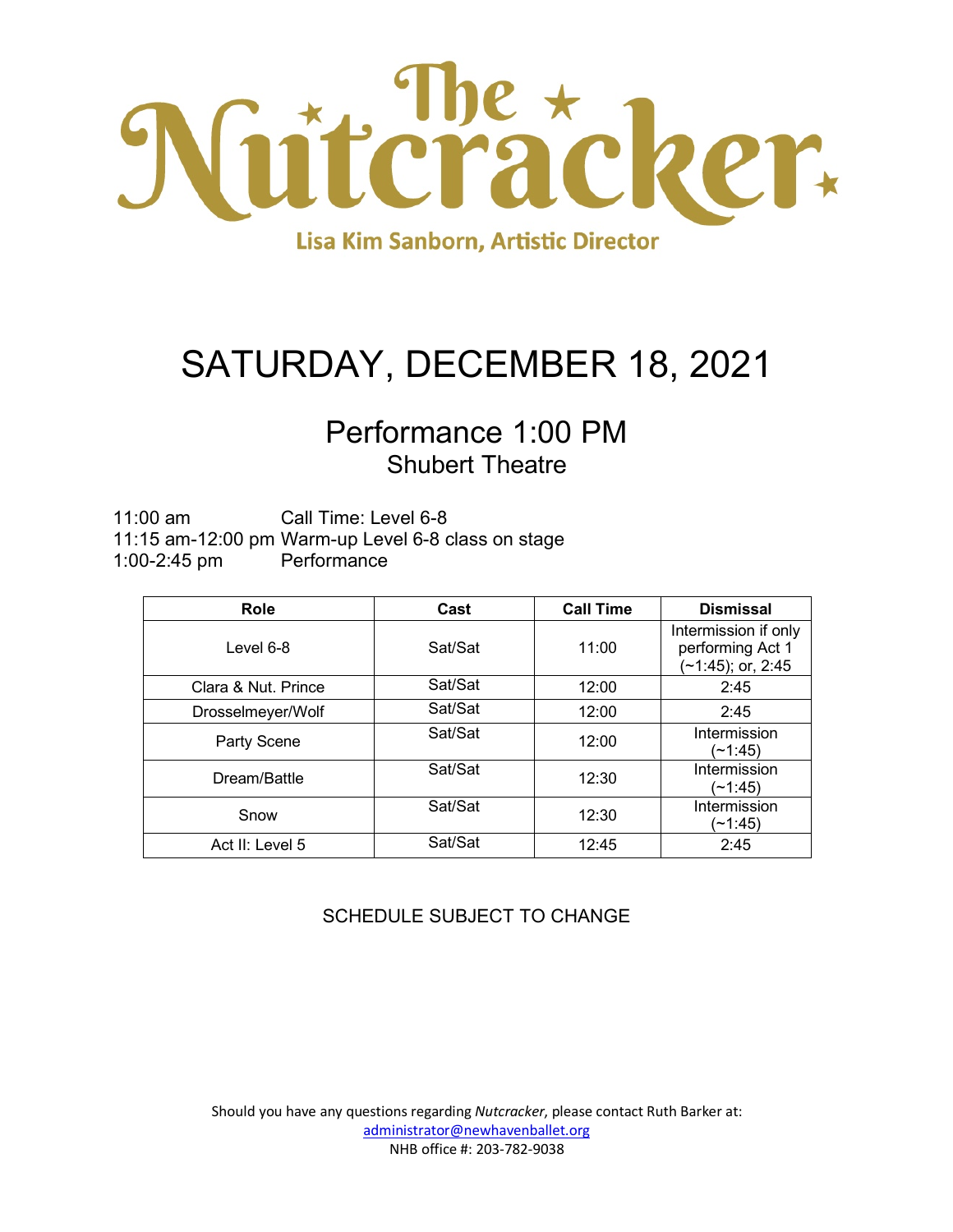

# SATURDAY, DECEMBER 18, 2021

## Performance 5:00 PM Shubert Theatre

| $4:00 \text{ pm}$ | Call Time: Level 6-8 |
|-------------------|----------------------|
| $5:00 - 6:45$ pm  | Performance          |

| Role                | Cast    | <b>Call Time</b> | <b>Dismissal</b>                                                 |
|---------------------|---------|------------------|------------------------------------------------------------------|
| Level 6-8           | Sat/Sat | 4:00             | Intermission if only<br>performing Act 1<br>$(-5.45)$ ; or, 6:45 |
| Clara & Nut. Prince | Sat/Sat | 4:15             | 6:45                                                             |
| Drosselmeyer/Wolf   | Sat/Sat | 4:15             | 6:45                                                             |
| Party Scene         | Sat/Sat | 4:15             | Intermission<br>(~5:45)                                          |
| Dream/Battle        | Sat/Sat | 4:30             | Intermission<br>(~5:45)                                          |
| Snow                | Sat/Sat | 4:30             | Intermission<br>(~5:45)                                          |
| Act II: Level 5     | Sat/Sat | 4:45             | 6:45                                                             |